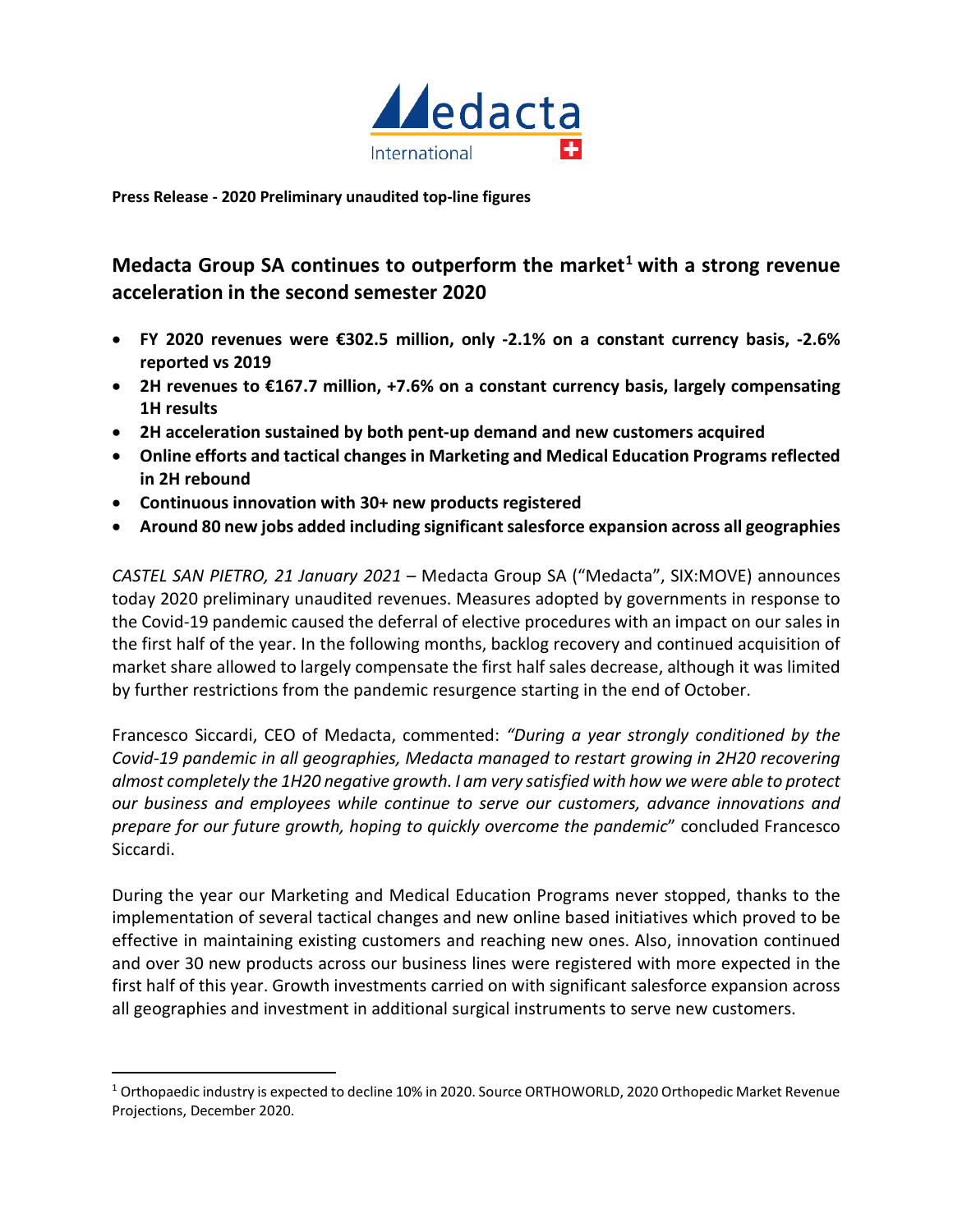Revenues recorded in 2020 had significant differences among product lines and geographies due to different levels of Covid-19 related restrictions during the year and diverse patterns of momentum in pre-Covid sales growth.

Medacta registered a negative growth in the core business (Hip -6.1% and Knee -4.1%) because of the already mentioned restrictions and postponement of elective procedures in the first half, partially compensated by an effective backlog recovery. The last few months of the year did see a pandemic resurgence mainly in Europe and North America.

The Extremities product line had a very positive performance (+46.6%), growing in all geographies despite the Covid-19 impact, thanks to the strong momentum carried over by new business and expansion of product range, with an increase of our market share, especially in Europe.

The Spine businessline recorded good performance (+14.6%) driven by newly launched products, salesforce expansion and a gain in market share, particularly in the US.

| (Million Euro) | 31.12.2020 | 31.12.2019 | <b>Reported Growth</b> | <b>Constant Currency</b><br>Growth |
|----------------|------------|------------|------------------------|------------------------------------|
| Hip            | 153.1      | 163.9      | $-6.6%$                | $-6.1%$                            |
| Knee           | 106.2      | 111.7      | $-4.9%$                | $-4.1%$                            |
| Extremities*   | 14.3       | 9.7        | 46.5%                  | 46.6%                              |
| Spine          | 28.9       | 25.3       | 14.4%                  | 14.6%                              |
| <b>TOTAL</b>   | 302.5      | 310.6      | $-2.6%$                | $-2.1%$                            |

Below we report the 2020 sales break-down by product line:

\* Extremities include Shoulder and Sports Med revenues

In terms of geographic trend, Europe registered a negative growth (-6.0%) with a significant recovery in the second half of the year. The most affected markets were France, Italy and Belgium, while the "DACH" area recorded the smallest impact with Germany growing over the prior year.

North America was substantially unchanged compared with the previous year (-1.0%) thanks to our increasing market share that offset the negative Covid-19 effect.

APAC delivered positive performance (+9.2%) mainly due to a limited pandemic impact in Japan and Australia together with attainment of new customers through the expansion of our salesforce.

RoW recorded negative growth (-29.2%) due to stocking distributors reducing purchases in response to the Covid-19 pandemic.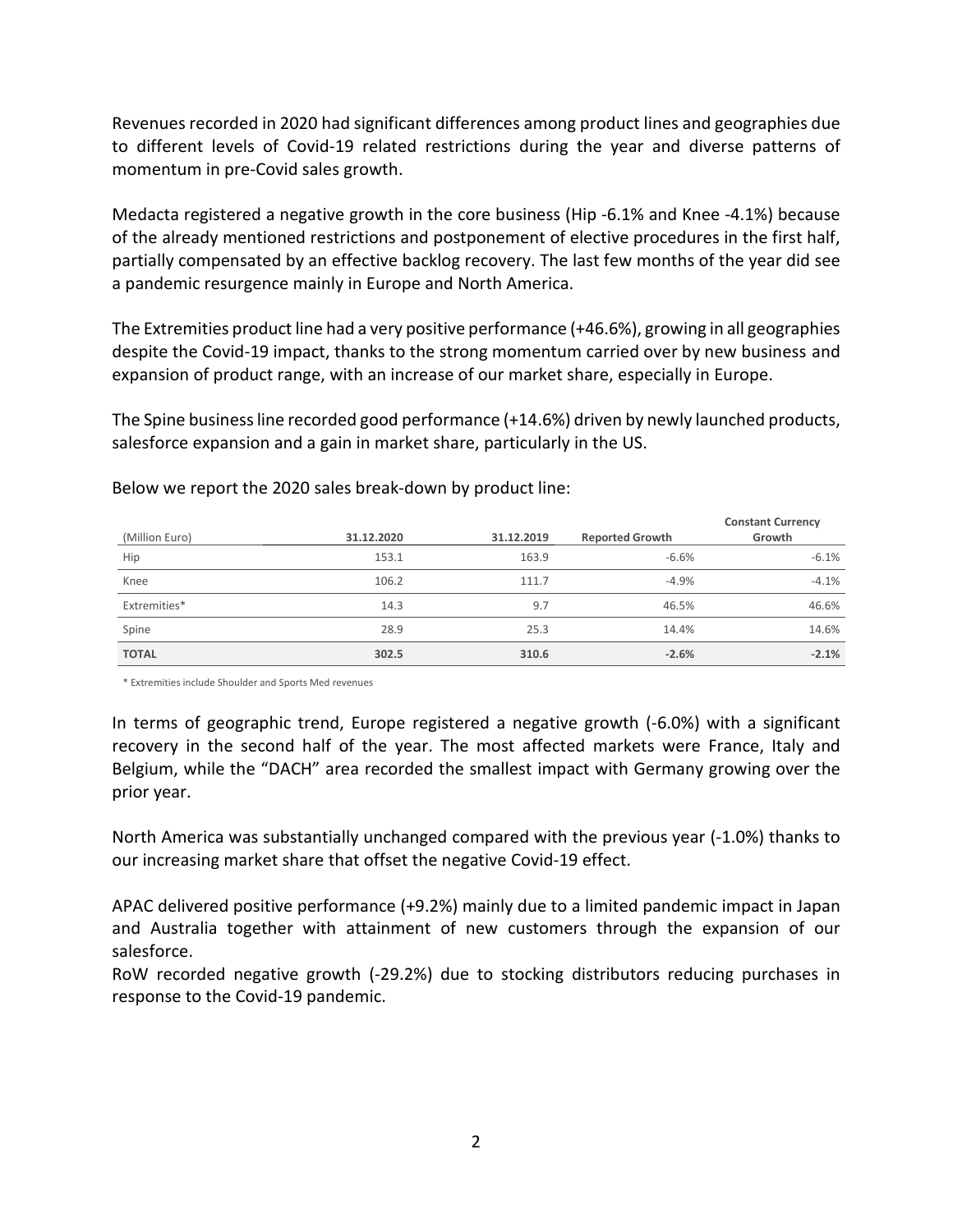# Below we report the 2020 sales break-down by geographic area:

| (Million Euro)   | 31.12.2020 | 31.12.2019 | <b>Reported Growth</b> | <b>Constant Currency</b><br>Growth |
|------------------|------------|------------|------------------------|------------------------------------|
| Europe           | 129.3      | 136.1      | $-5.0%$                | $-6.0%$                            |
| North America    | 92.7       | 95.5       | $-2.9%$                | $-1.0%$                            |
| Asia Pacific     | 72.0       | 66.9       | 7.6%                   | 9.2%                               |
| RoW <sup>*</sup> | 8.5        | 12.1       | $-29.6%$               | $-29.2%$                           |
| <b>TOTAL</b>     | 302.5      | 310.6      | $-2.6%$                | $-2.1%$                            |

\* RoW includes all other geographic locations, including Middle East.

These preliminary figures are unaudited and are based on management's initial analysis of operations for the period ending December 31, 2020 and are therefore subject to change. The company will announce its audited full year 2020 financial and operating results on March 31, 2020.

Medacta's 2020 preliminary unaudited top-line figures conference call will take place at 3:00 pm CET today. The event will be webcast live via this [link.](https://linkprotect.cudasvc.com/url?a=https%3a%2f%2fwww.webcast-eqs.com%2fmedacta20210121&c=E,1,IuWDTWNQA6ocak23B-QfLYyxS0-YmjCrZLS_5R5cr9Q_jj7KQrxda02yXab_9zz9ByvYymIJ6h0uWWRKvaUXOUY4kVHlS6EZv9wSRs39&typo=1) The audio webcast of the conference call will be available on our website at [https://www.medacta.com/EN/financial-calendar.](https://www.medacta.com/EN/financial-calendar)

The telephone conference can be accessed at: CH: +41 445806522 DE: +49 69201744220 UK: +44 2030092470 USA: +1 8774230830

PIN: 22523666#

## **2021 Financial Calendar**

- 31 March 2021 Publication of 2020 Full Year results
- 25 May 2021 Annual General Meeting
- 20 July 2021 Publication of 2021 Half-year unaudited top-line figures
- 10 September 2021 Half-year results 2021

# *Contact*

*Medacta International SA Gianna La Rana, Head of Investor Relations Phone: +41 91 696 14 95 investor.relations@medacta.ch*